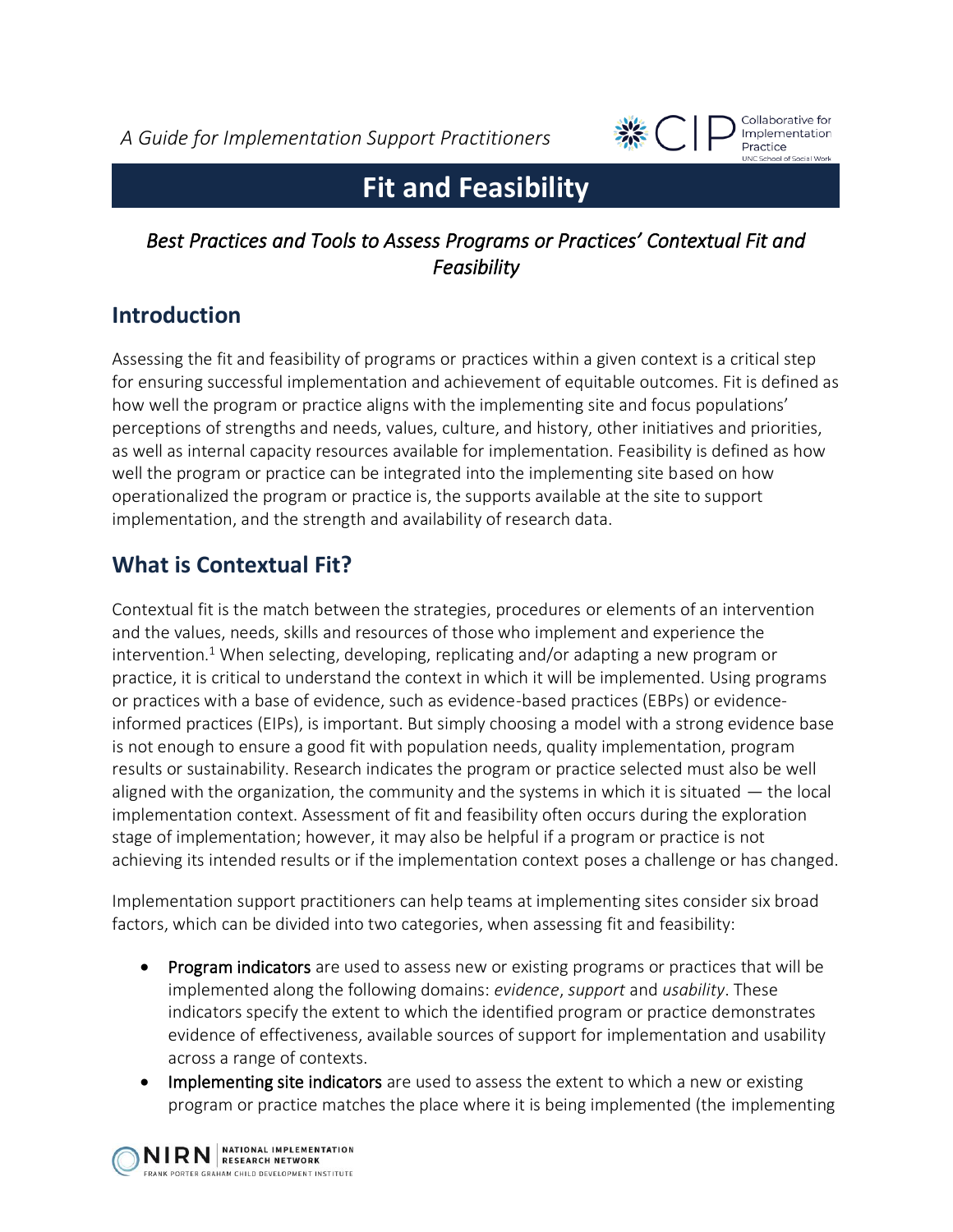site) along the following domains: *population need*, *fit* and *capacity*. The assessment specifies suggested conditions and requirements for a strong match to need, fit and capacity for the identified program or practice.

### **What Are Best Practices for Assessing Fit and Feasibility?**

In order to assess the contextual fit and feasibility of programs, implementation support practitioners and teams collect and analyze data from multiple sources, including administrative data, interviews and focus groups with key stakeholders and program observations. They strive to ensure the assessment is a collaborative process and includes deliberation among individuals with diverse perspectives (e.g., families, practitioners, leaders, community partners). A team with diverse perspectives is an effective structure for completing the assessment, allowing for a broad range of viewpoints and additional engagement from other stakeholder groups. As part of the decision-making process, teams seek a shared understanding of the issues so that consensus can be reached when scoring each of the domains. This process allows for a well-informed decision to be made about the use and/or adaptation of a program or practice.

#### Best Practices for Assessing Program Indicators (Evidence, Support, Usability)

- **Conduct a literature review to:** 
	- assess evidence documented in peer-reviewed literature and rigorous research studies;
	- determine outcomes associated with implementation of the program or practice; and
	- identify culturally-specific concerns and assets by seeking out research literature featuring the focus population. This may involve: 1) reviewing materials from racial/ethnic group-specific publications; and, 2) learning about cultural context and considerations specific to the focus population when rigorous research is not available.
- Review registries or clearinghouses (e.g., Blueprints for Healthy Youth Development, California Evidence-Based Clearinghouse, What Works Clearinghouse) that catalog evidencebased programs and practices. When reviewing registries, note identified evidence or lack of evidence for specific racial/ethnic groups.
- Conduct a document review (logic models, theories of change, program information, program communications or marketing materials, trainings, contracts, websites) to understand:
	- underlying assumptions for change and inclusion/exclusion criteria;
	- $\blacksquare$ whether the program has articulated guiding principles, core practice components and day-to-day activities of practitioners;
	- needs addressed and not addressed by the program;  $\mathbf{r}$
	- culturally competent practices and adaptations available for focus population; and
	- support available from the program developer(s) or purveyor.



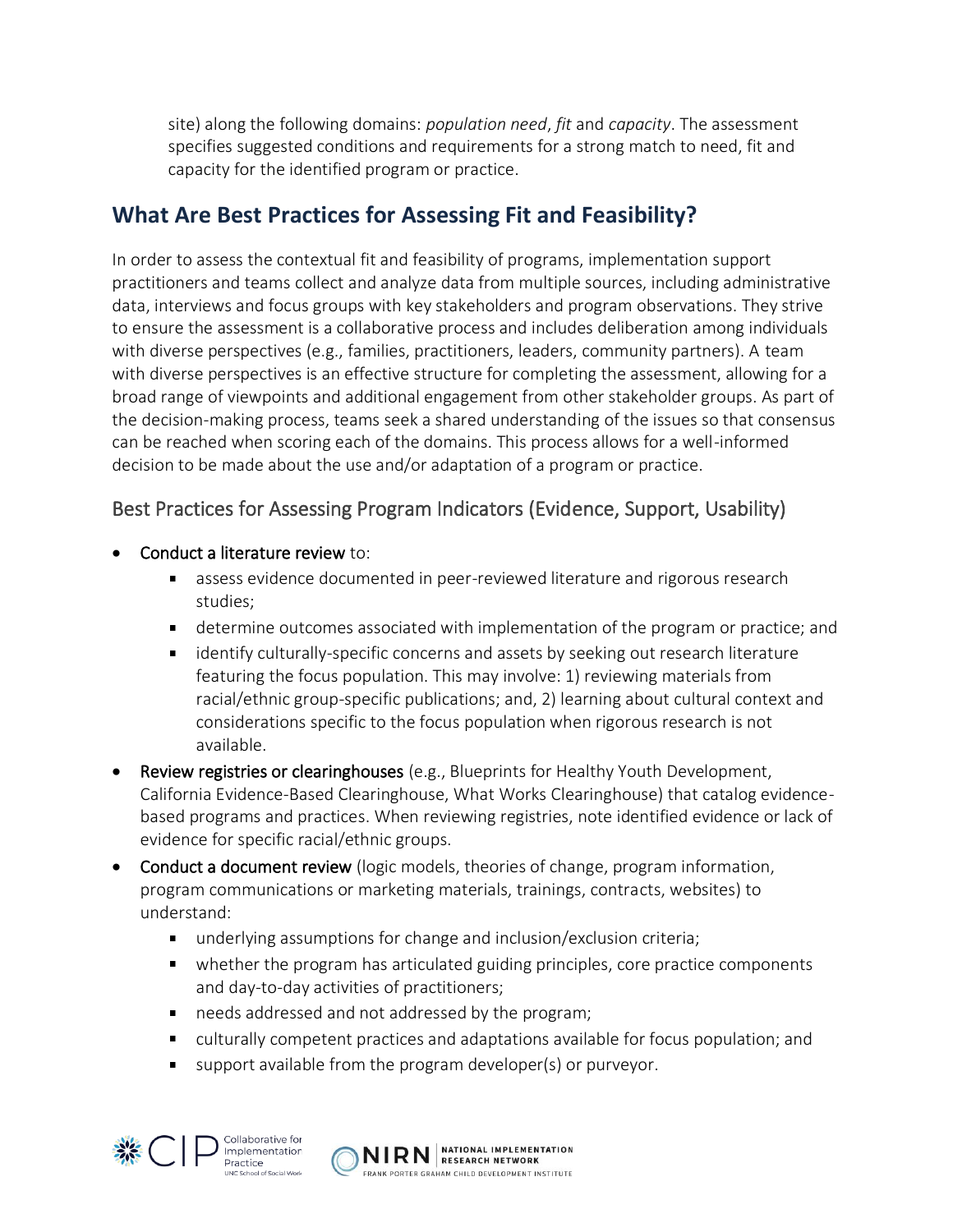- Conduct interviews with program developer(s). Interviews should include questions about the following:
	- $\mathbf{u} = \mathbf{v}$ Research studies, evaluation reports or synthesis documents
	- **Level of support provided in the following areas:** 
		- Staff selection, training and coaching
		- Fidelity assessment
		- Data systems and approaches for continuous quality improvement
		- Administrative procedures and policies
		- Communication strategies
		- Collaborative partnerships
		- Cultural competency
	- Core practice components and whether any of the core practice components can be modified or adapted
	- Needs addressed by the program or practice
	- Contextual issues that will facilitate or hinder implementation of the program or practice in local settings, including demographic-specific needs and assets of racial/ethnic groups.
	- Program-specific capacity and general capacity needed to use the program or practice, including the following:
		- Staff
		- Technological
		- Fiscal
		- Administrative
		- Partnership
- **Conduct interviews with agency leaders and practitioners** with experience using the program or practice. Interviews should ask about the following:
	- How supported they felt during program implementation; key questions include:
		- Was the support useful and feasible for program implementation?
		- How costly was the support?
		- How sustainable is the support?
		- Was the support tailored to the local context and focus population?
		- What additional support was needed?
	- Whether any core practices are unclear and whether there are barriers to and/or facilitators for using the program or practice as intended
	- Needs addressed by the program or practice
	- Contextual issues that might facilitate or hinder implementation of the program or practice in local settings
	- **Program-specific capacity and general capacity needed to use the program or** practice, including the following:



Collaborative for Implementation Practice ol of Social Mork

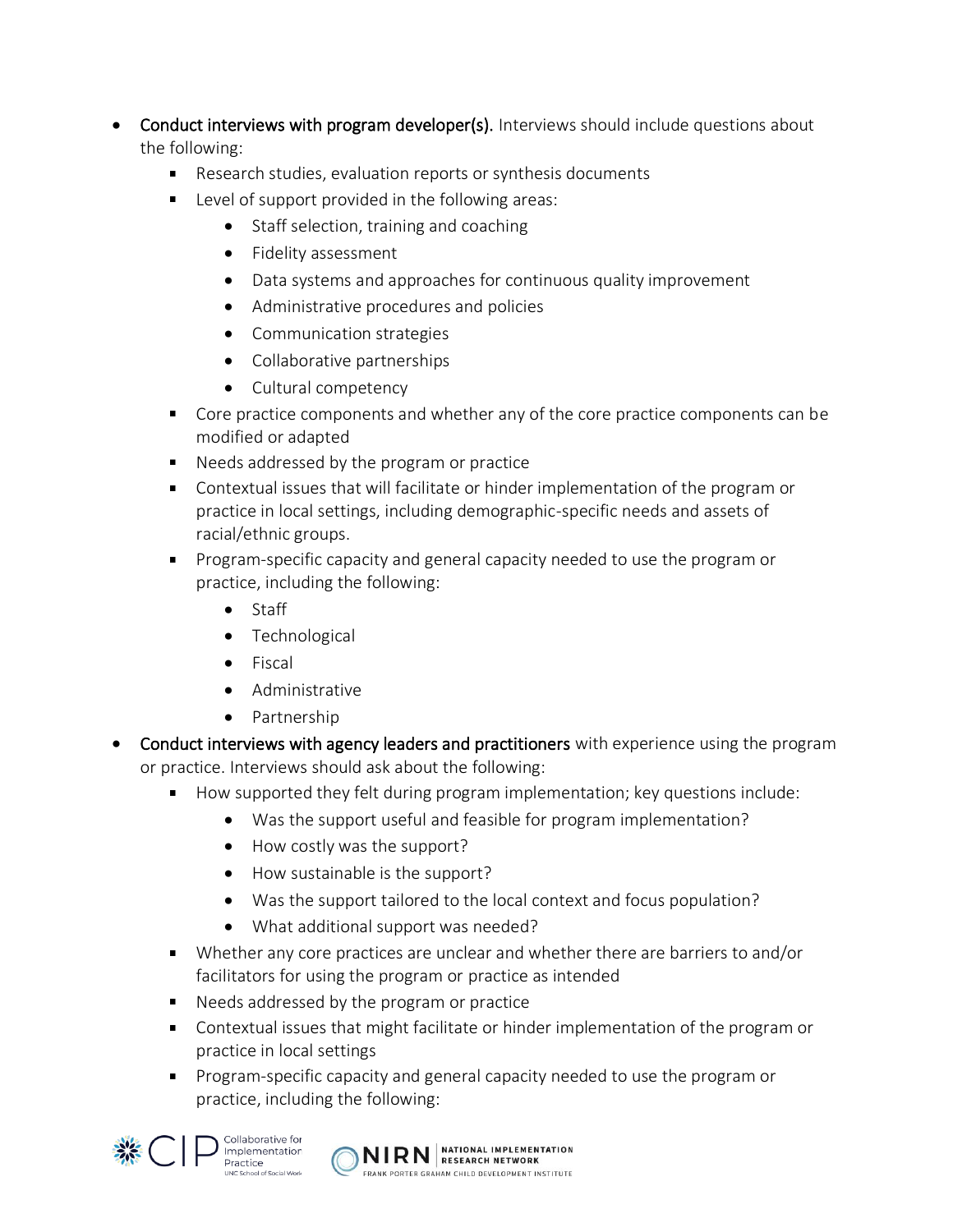- Staff
- Technological
- Fiscal
- Administrative
- Partnership
- Identify whether a fidelity assessment or measure of staff performance exists.
- Conduct focus groups with community members who experienced the program or practice to determine their perceptions of how well-defined the programs were and how these programs aligned with their needs, assets, culture and context.

### Best Practices for Assessing Implementing Site Indicators (Need, Fit, Capacity)

- Conduct a comprehensive needs assessment using multiple methods (e.g., interviews, focus groups, review of census data, document or literature review) and multiple data sources (e.g., administrative data systems, program developers, agency leaders, practitioners individuals and families who may use the program or practice. Ensure the needs assessment considers the needs and assets of all communities who may use the program or practice, including racial and ethnic minority groups and other populations.
- Conduct a root cause analysis by defining and describing the problem and differentiating between causal factors and root causes. Because causal factors and root causes will differ by race/ethnic groups, use disaggregated data and conduct analyses for different populations.
- Map initiatives to produce a clear picture of existing programs, mandates and resource commitments.
- Assess the site's workforce readiness and capacity by identifying available staff to implement the program and their relevant skills and knowledge, including cultural competency and congruency with the focus population.
- Conduct focus groups and interviews with members of the focus population to:
	- better understand the families' and the community's perceptions of the need to be  $\mathbf{u}$  . addressed;
	- **EXT** assess the acceptability of the program or practice with the community and families, taking into account diverse perspectives, cultures, values and history; and
	- determine what resources are available at the implementing site related to technological, fiscal, administrative and partnership capacities.



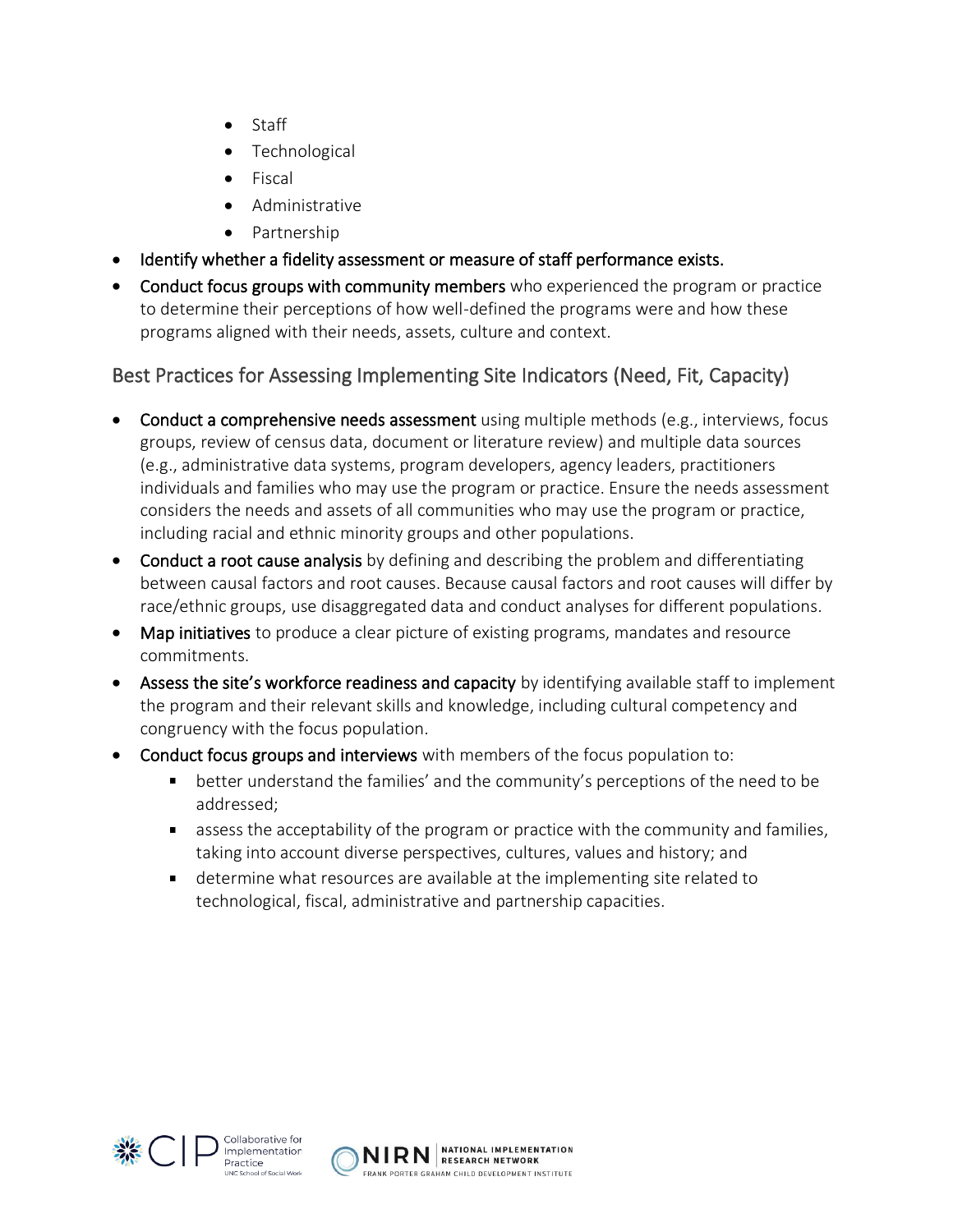# **What Principles and Competencies are Needed to Assess Fit and Feasibility?**

Implementation support practitioners often partner with implementing sites to help conduct fit feasibility assessments for potential programs and practices. A thorough assessment process, including collection and analysis of disaggregated data and active involvement of stakeholders, can allow the implementing site to better understand what resources may need to be secured or developed and to anticipate and plan for potential risks and barriers that may arise during implementation.<sup>2</sup> Specific principles and competencies<sup>3</sup> relevant to assessing fit and feasibility are described below.

#### **Principles**

*Principles guide and underpin implementation support practitioners' work.* 

- Be empathetic: Approach team building with regard for all stakeholders as legitimate, respected and valuable contributors.
- Advance equity: Integrate equity components into consideration of team membership and practice.
- Be committed: Bring patience, flexibility and resiliency to the process.
- Use critical thinking: Make conscious choices informed by evidence and data.

#### Competencies

*Competencies are the necessary knowledge, resources and skills for the implementation support practitioners' work.* 

- Assess needs and assets: Support the identification of readily available and potential resources and assets.
- Grow and sustain relationships: Have difficult conversations with partners and be open to feedback.
- Facilitation: Ensure full participation of all relevant partners.
- Understand context: Involve diverse stakeholders.
- Address power differentials: Use facilitation techniques to make power structures visible.
- Co-design: Work with stakeholders to build a strong fit between the program or practice and implementation context.
- Develop teams: Support teams with diverse perspectives to assess the potential fit of programs and practices.